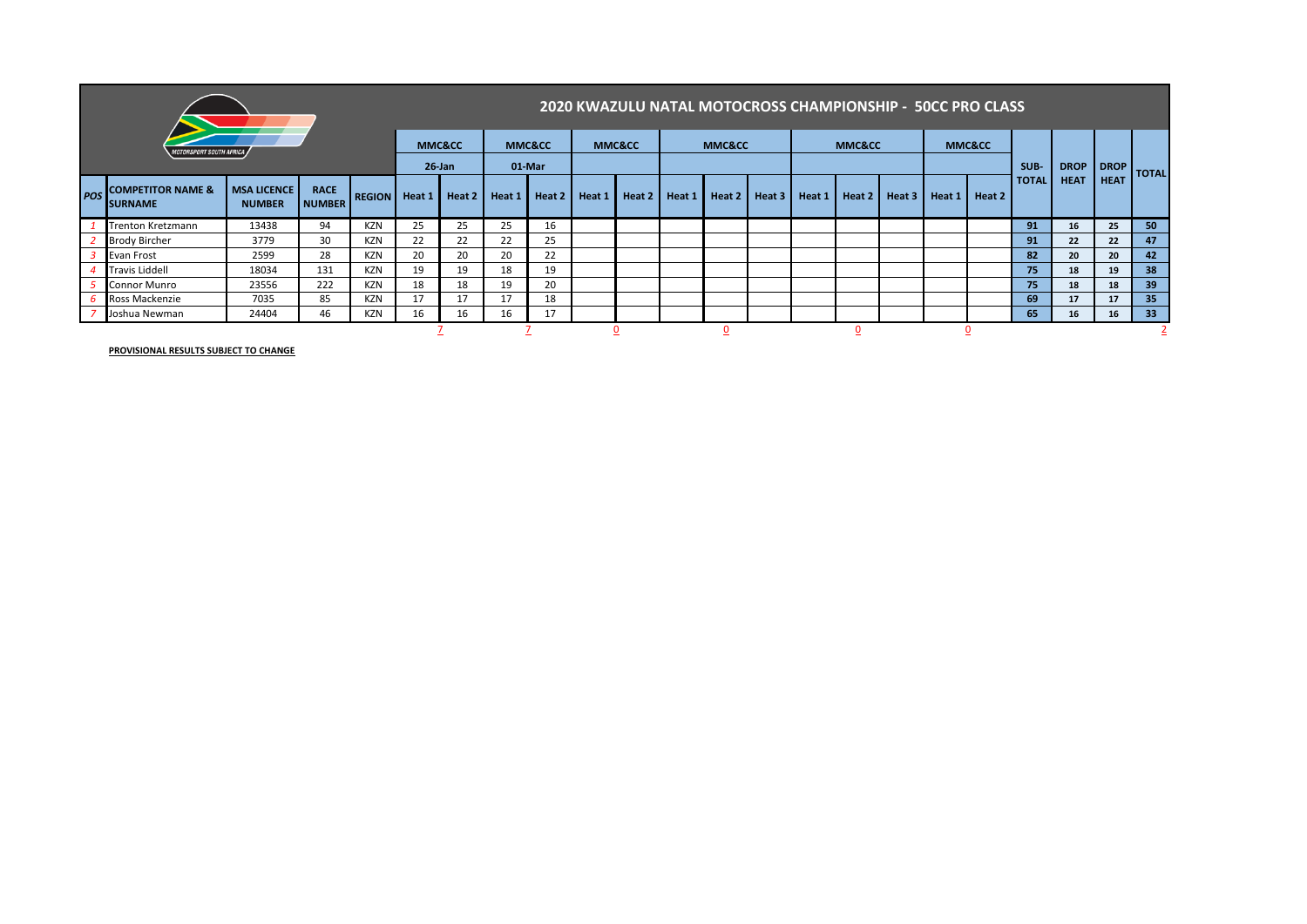|                                      |                                                |                                          |               |               |           |        |                   |                   |        |        |                   |        |        |        |        |        |        | 2020 KWAZULU NATAL MOTOCROSS CHAMPIONSHIP - 65CC PRO CLASS |                        |    |           |                 |
|--------------------------------------|------------------------------------------------|------------------------------------------|---------------|---------------|-----------|--------|-------------------|-------------------|--------|--------|-------------------|--------|--------|--------|--------|--------|--------|------------------------------------------------------------|------------------------|----|-----------|-----------------|
| <i><b>OTORSPORT SOUTH AFRICA</b></i> |                                                |                                          |               |               | MMC&CC    |        | <b>MMC&amp;CC</b> |                   | MMC&CC |        | <b>MMC&amp;CC</b> |        |        | MMC&CC |        |        | MMC&CC |                                                            |                        |    |           |                 |
|                                      |                                                |                                          |               |               | $26$ -Jan |        | 01-Mar            |                   |        |        |                   |        |        |        |        |        |        |                                                            | SUB-                   |    | DROP DROP | <b>TOTAL</b>    |
| <b>POS</b>                           | <b>COMPETITOR NAME &amp;</b><br><b>SURNAME</b> | <b>MSA LICENCE RACE</b><br><b>NUMBER</b> | <b>NUMBER</b> | <b>REGION</b> | Heat 1    | Heat 2 | Heat 1            | Heat <sub>2</sub> | Heat 1 | Heat 2 | Heat 1            | Heat 2 | Heat 3 | Heat 1 | Heat 2 | Heat 3 | Heat1  | Heat <sub>2</sub>                                          | <b>TOTAL HEAT HEAT</b> |    |           |                 |
|                                      | Trey Cox                                       | 4385                                     | 37            | <b>KZN</b>    | 22        | 20     | 25                | 25                |        |        |                   |        |        |        |        |        |        |                                                            | 92                     | 20 | 22        | 50              |
|                                      | Jordan van Wyk                                 | 2133                                     | 747           | <b>KZN</b>    | 25        | 22     | 22                | 22                |        |        |                   |        |        |        |        |        |        |                                                            | 91                     | 22 | 22        | 47              |
| $\overline{3}$                       | Jack Pullen                                    | 12318                                    | 31            | KZN           | 19        | 25     | 20                | 20                |        |        |                   |        |        |        |        |        |        |                                                            | 84                     | 19 | 20        | 45              |
|                                      | <b>Blake Frost</b>                             | 2575                                     | 29            | <b>KZN</b>    | 18        | 18     | 19                | 19                |        |        |                   |        |        |        |        |        |        |                                                            | 74                     | 18 | 18        | 38              |
|                                      | Jack Roche                                     | 3992                                     | 38            | <b>KZN</b>    | 16        | 17     | 18                | 18                |        |        |                   |        |        |        |        |        |        |                                                            | 69                     | 16 | 17        | 36 <sup>°</sup> |
|                                      | 6 Tyler Petersen                               | 1783                                     | 355           | <b>KZN</b>    | 20        | 19     | 0                 | $\Omega$          |        |        |                   |        |        |        |        |        |        |                                                            | 39                     |    |           | 39              |
|                                      | Troy Herberstein                               | 26644                                    | 777           | KZN           | 17        |        | <sup>0</sup>      |                   |        |        |                   |        |        |        |        |        |        |                                                            | 17                     |    |           | 17 <sup>2</sup> |
|                                      |                                                |                                          |               |               |           |        |                   |                   |        |        |                   |        |        |        |        |        |        |                                                            |                        |    |           |                 |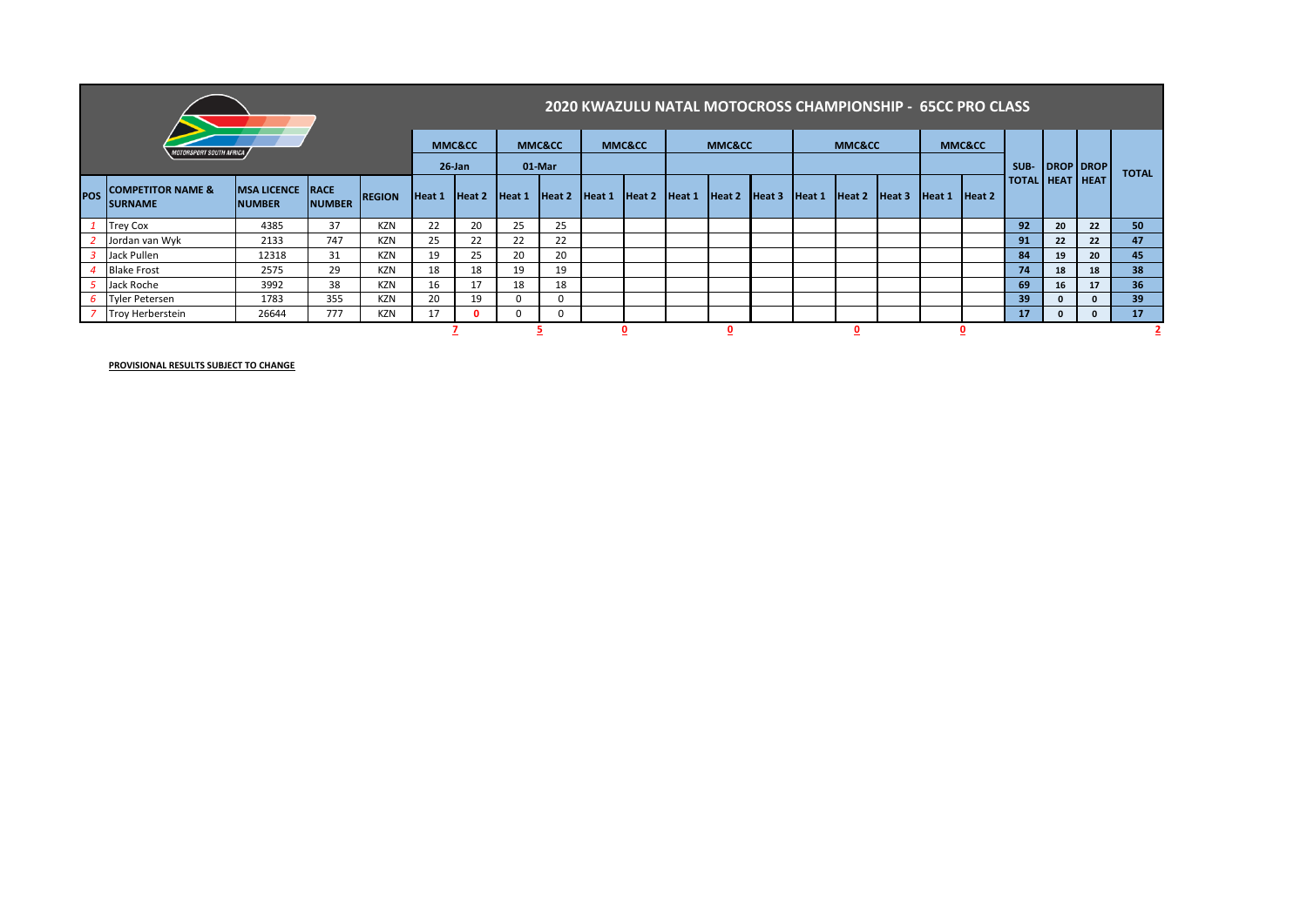|                                       |                                                |                                     |                              |                                    |            |                                |    |                                           |  |                   |  | 2020 KWAZULU NATAL MOTOCROSS CHAMPIONSHIP - PRO MINI CLASS |  |                   |  |                                    |                   |             |              |              |
|---------------------------------------|------------------------------------------------|-------------------------------------|------------------------------|------------------------------------|------------|--------------------------------|----|-------------------------------------------|--|-------------------|--|------------------------------------------------------------|--|-------------------|--|------------------------------------|-------------------|-------------|--------------|--------------|
| <i><b>MOTORSPORT SOUTH AFRICA</b></i> |                                                |                                     |                              |                                    |            | <b>MMC&amp;CC</b><br>$26$ -Jan |    | <b>MMC&amp;CC</b><br>01-Mar               |  | <b>MMC&amp;CC</b> |  | <b>MMC&amp;CC</b>                                          |  | <b>MMC&amp;CC</b> |  | <b>MMC&amp;CC</b>                  | SUB-              | <b>DROP</b> | <b>DROP</b>  | <b>TOTAL</b> |
| <b>POS</b>                            | <b>COMPETITOR NAME &amp;</b><br><b>SURNAME</b> | <b>MSA LICENCE</b><br><b>NUMBER</b> | <b>RACE</b><br><b>NUMBER</b> | <b>REGION Heat 1 Heat 2 Heat 1</b> |            |                                |    | Heat 2 Heat 1 Heat 2 Heat 1 Heat 2 Heat 3 |  |                   |  |                                                            |  |                   |  | Heat 1 Heat 2 Heat 3 Heat 1 Heat 2 | <b>TOTAL</b> HEAT |             | <b>HEAT</b>  |              |
|                                       | Luke Grundy                                    | 1373                                | 450                          | <b>KZN</b>                         | 25         | 25                             | 25 | 25                                        |  |                   |  |                                                            |  |                   |  |                                    | 100               | 25          | 25           | 50           |
|                                       | <b>Tristan Durow</b>                           | 4181                                | 444                          | <b>KZN</b>                         | 19         | 19                             | 22 | 22                                        |  |                   |  |                                                            |  |                   |  |                                    | 82                | 19          | 19           | 44           |
|                                       | Jordan van Wyk                                 | 2133                                | 747                          | <b>KZN</b>                         | <b>DNF</b> | 18                             | 20 | 20                                        |  |                   |  |                                                            |  |                   |  |                                    | 58                | 18          | 20           | 20           |
|                                       | <b>Bryce Petersen</b>                          | 1782                                | 388                          | <b>KZN</b>                         | 22         | 20                             |    | 0                                         |  |                   |  |                                                            |  |                   |  |                                    | 42                | 0           | $\mathbf{0}$ | 42           |
|                                       | Kade van Deventer                              | 1242                                | 222                          | <b>KZN</b>                         | 20         | 22                             | o  | o                                         |  |                   |  |                                                            |  |                   |  |                                    | 42                |             | 0            | 42           |
|                                       | Jack Pullen                                    | 12318                               | 31                           | <b>KZN</b>                         | 0          |                                | 19 | 19                                        |  |                   |  |                                                            |  |                   |  |                                    | 38                |             | $\Omega$     | 38           |
|                                       | <b>Trey Cox</b>                                | 4385                                | $\overline{2}$               | <b>KZN</b>                         |            |                                | 18 | 18                                        |  |                   |  |                                                            |  |                   |  |                                    | 36                |             | $\Omega$     | 36           |
|                                       |                                                |                                     |                              | <u>כ</u>                           |            | ₫                              |    | υ                                         |  | υ                 |  |                                                            |  | $\overline{0}$    |  |                                    |                   |             |              |              |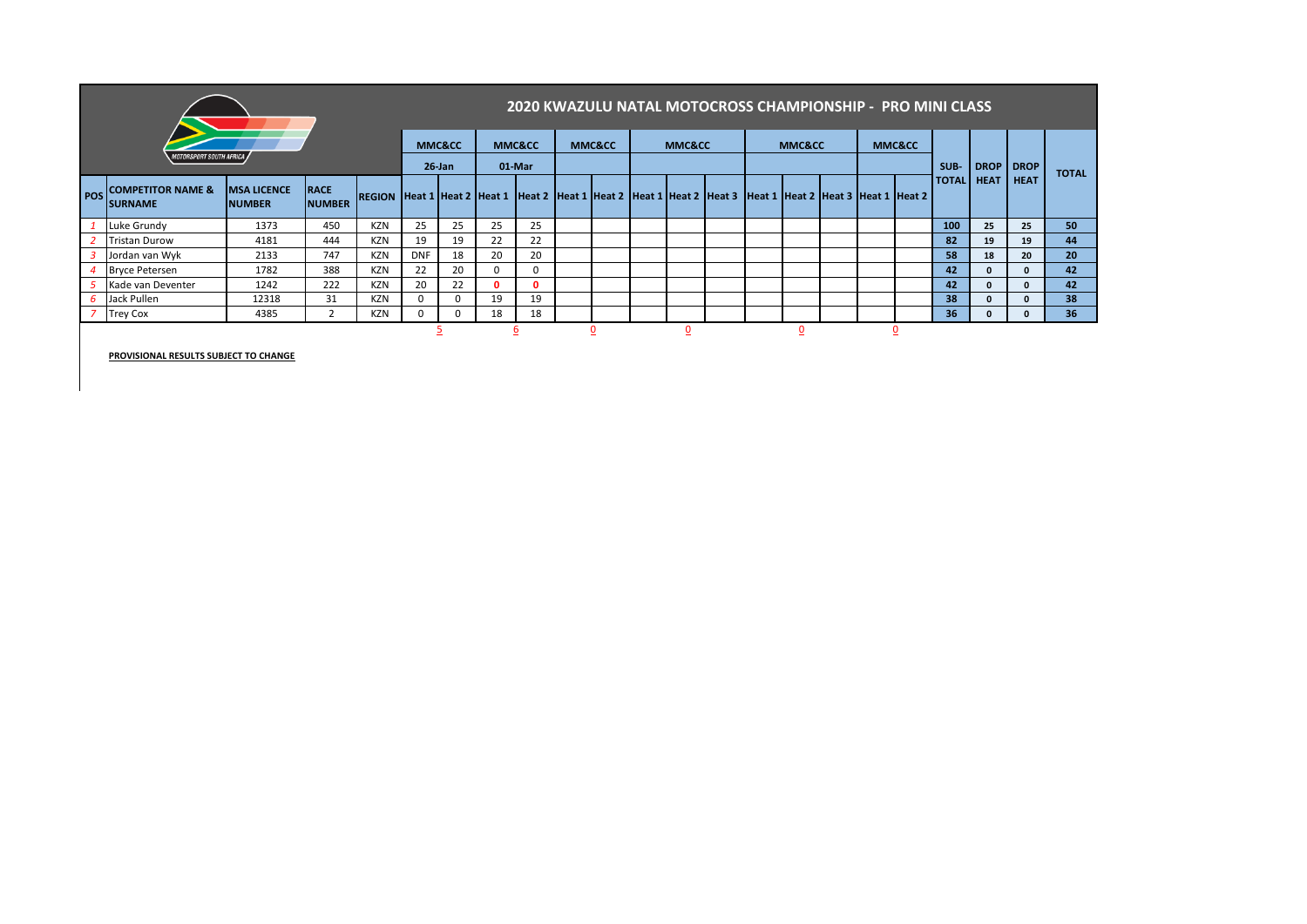|                         |                                                 |                                     |                              |               |           |                                    |          |                   |  |                   | 2020 KWAZULU NATAL MOTOCROSS CHAMPIONSHIP - PREMIER A CLASS |                                                                |  |                   |  |                   |                   |              |             |              |
|-------------------------|-------------------------------------------------|-------------------------------------|------------------------------|---------------|-----------|------------------------------------|----------|-------------------|--|-------------------|-------------------------------------------------------------|----------------------------------------------------------------|--|-------------------|--|-------------------|-------------------|--------------|-------------|--------------|
| IOTORSPORT SOUTH AFRICA |                                                 |                                     |                              |               |           | MMC&CC                             |          | <b>MMC&amp;CC</b> |  | <b>MMC&amp;CC</b> |                                                             | <b>MMC&amp;CC</b>                                              |  | <b>MMC&amp;CC</b> |  | <b>MMC&amp;CC</b> |                   |              |             |              |
|                         |                                                 |                                     |                              |               | $26$ -Jan |                                    | 01-Mar   |                   |  |                   |                                                             |                                                                |  |                   |  |                   | SUB-              | <b>DROP</b>  | <b>DROP</b> | <b>TOTAL</b> |
| POS <sup>I</sup>        | <b>COMPETITOR NAME &amp;</b><br><b>ISURNAME</b> | <b>MSA LICENCE</b><br><b>NUMBER</b> | <b>RACE</b><br><b>NUMBER</b> | <b>REGION</b> |           | Heat 1 Heat 2 Heat 1 Heat 2 Heat 1 |          |                   |  |                   |                                                             | Heat 2 Heat 1 Heat 2 Heat 3 Heat 1 Heat 2 Heat 3 Heat 1 Heat 2 |  |                   |  |                   | <b>TOTAL</b> HEAT |              | <b>HEAT</b> |              |
|                         | <b>Brett Bircher</b>                            | 2956                                | 30                           | <b>KZN</b>    | 20        | 22                                 | 20       | 25                |  |                   |                                                             |                                                                |  |                   |  |                   | 87                | 20           | 20          | 67           |
|                         | Jayden Proctor                                  | 25768                               | 81                           | <b>KZN</b>    | 22        | 20                                 | 22       | 22                |  |                   |                                                             |                                                                |  |                   |  |                   | 86                | 20           | 22          | 64           |
|                         | Cuan Conway                                     | 9553                                | 37                           | <b>KZN</b>    | 18        | 18                                 | 19       | 22                |  |                   |                                                             |                                                                |  |                   |  |                   | 77                | 18           | 18          | 59           |
|                         | <b>Cameron Durow</b>                            | ZMSA                                | 58                           | KZN           | 25        | 25                                 | $\Omega$ | 0                 |  |                   |                                                             |                                                                |  |                   |  |                   | 50                | $\mathbf{0}$ |             | 50           |
|                         | <b>Matthew Green</b>                            | 1008                                | 47                           | KZN           | 19        | 19                                 | $\Omega$ | $\mathbf 0$       |  |                   |                                                             |                                                                |  |                   |  |                   | 38                | $\mathbf{0}$ |             | 38           |
|                         | Shirwin Mamba                                   | 4168                                | 11                           | KZN           | 17        | 17                                 |          | $\mathbf 0$       |  |                   |                                                             |                                                                |  |                   |  |                   | 34                | $\mathbf{0}$ |             | 34           |
|                         | Natasha Rugani                                  | 2729                                | 31                           | <b>NR</b>     | 16        | 16                                 | $\Omega$ | 0                 |  |                   |                                                             |                                                                |  |                   |  |                   | 32                | $\mathbf{0}$ |             | 32           |
|                         | Jaydene De Lima                                 | 3765                                | 77                           | <b>KZN</b>    | 15        | 15                                 | $\Omega$ | 0                 |  |                   |                                                             |                                                                |  |                   |  |                   | 30                | $\mathbf{0}$ | n.          | 30           |
|                         | Cheyenne de Lima                                | 2017                                | 707                          | <b>KZN</b>    | 14        | 14                                 |          | $\mathbf 0$       |  |                   |                                                             |                                                                |  |                   |  |                   | 28                | $\mathbf{0}$ |             | 28           |
| 10                      | <b>Bradley Cox</b>                              | 2323                                | 34                           | KZN           | $\Omega$  | 0                                  | 25       | $\mathbf{0}$      |  |                   |                                                             |                                                                |  |                   |  |                   | 25                | $\mathbf{0}$ |             | 25           |
|                         | Jonathan Hubbard                                | 4508                                | 121                          | KZN           | $\Omega$  | 0                                  |          | $\mathbf{0}$      |  |                   |                                                             |                                                                |  |                   |  |                   | 0                 | $\mathbf{0}$ | n           | $\mathbf{0}$ |
|                         | Dean Gove                                       | 12799                               | 66                           | KZN           | $\Omega$  | O                                  |          | $\mathbf{0}$      |  |                   |                                                             |                                                                |  |                   |  |                   | O                 | $\mathbf{0}$ |             | $\mathbf{0}$ |
|                         |                                                 |                                     |                              | <u> 10</u>    |           |                                    |          |                   |  | $\overline{0}$    |                                                             | 0                                                              |  | <u>0</u>          |  |                   |                   |              |             |              |